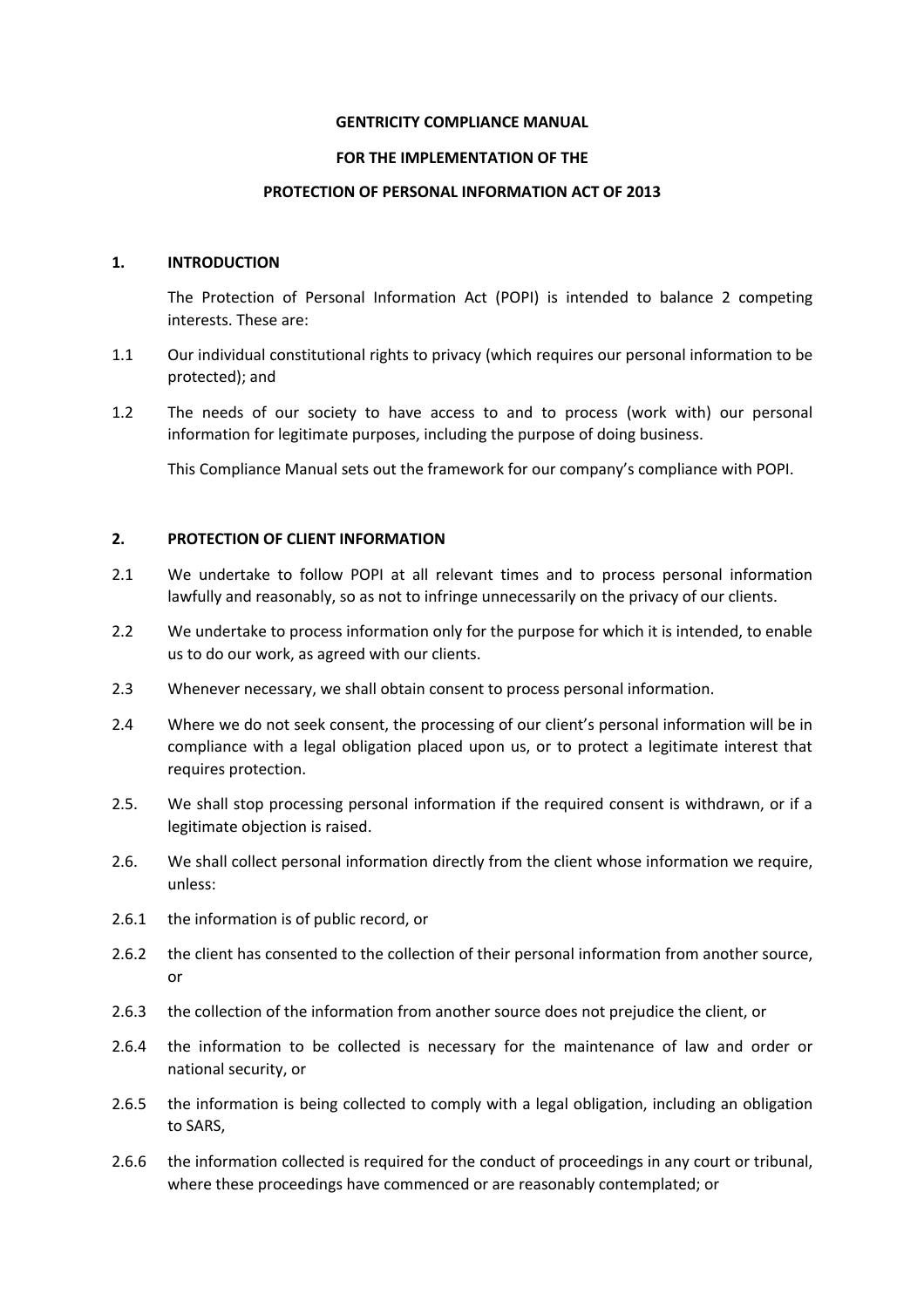- 2.6.7 The information is required to maintain our legitimate interests; or
- 2.6.8 where requesting consent would prejudice the purpose of the collection of the information; or
- 2.6.9 where requesting consent is not reasonably practical in the circumstances.
- 2.7. We shall advise our clients of the purpose of the collection of the personal information.
- 2.8. We shall retain records of the personal information we have collected for the minimum period as required by law unless the client has furnished their consent or instructed us to retain the records for a longer period.
- 2.9. We shall destroy or delete records of the personal information (so as to deidentify the client) as soon as reasonably possible after the time period for which we were entitled to hold the records have expired.
- 2.10. We shall restrict the processing of personal information:
- 2.10.1 where the accuracy of the information is contested, for a period sufficient to enable us to verify the accuracy of the information;
- 2.10.2 where the purpose for which the personal information was collected has been achieved and where the personal information is being retained only for the purposes of proof;
- 2.10.3 where the client requests that the personal information is not destroyed or deleted, but rather retained; or
- 2.10.4 where the client requests that the personal information be transmitted to another automated data processing system.
- 2.11. The further processing of personal information shall only be undertaken:
- 2.11.1 if the requirements of paragraphs 3; 6.1; 6.4; 6.5 or 6.6 above have been met;
- 2.11.2 where the further processing is necessary because of a threat to public health or public safety or to the life or health of the client, or a third person;
- 2.11.3 where the information is used for historical, statistical or research purposes and the identity of the client will not be disclosed; or
- 2.11.4 where this is required by the Information Regulator appointed in terms of POPI.
- 2.12. We undertake to ensure that the personal information which we collect and process is complete, accurate, not misleading and up-to-date.
- 2.13. We undertake to retain the electronic file and the electronic data related to the processing of the personal information.
- 2.14. We undertake to take special care with our client's bank account details, and we are not entitled to obtain or disclose or procure the disclosure of such banking details unless we have the client's specific consent.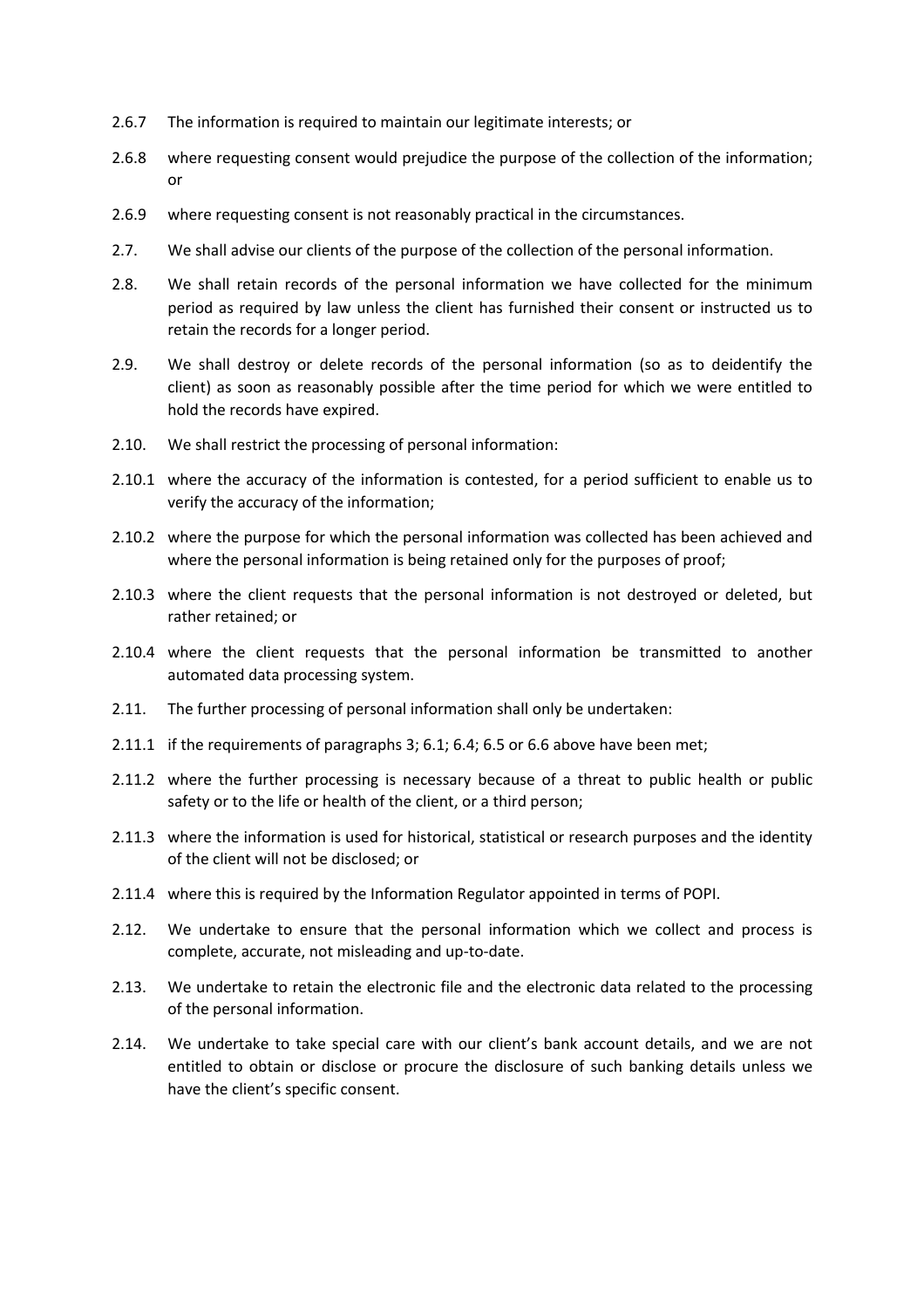### **3. OUR CLIENT'S RIGHTS**

- 3.1. In cases where the client's consent is required to process their personal information, this consent may be withdrawn.
- 3.2. In cases where we process personal information without consent to protect a legitimate interest, to comply with the law or to pursue or protect our legitimate interests, the client has the right to object to such processing.
- 3.3. All clients are entitled to lodge a complaint regarding our application of POPI with the Information Regulator.

## **4. SECURITY SAFEGUARDS**

- 4.1. In order to secure the integrity and confidentiality of the personal information in our possession, and to protect it against loss or damage or unauthorised access, we must continue to implement the following security safeguards:
- 4.1.1 Our business premises where records are kept must remain protected by access control, and burglar alarms.
- 4.1.2 All the user terminals on our internal computer network and our servers must be protected by passwords which must be changed on a regular basis.
- 4.1.3 Our email infrastructure (currently running on Outlook 365) must comply with industry standard security safeguards, and meet the General Data Protection Regulation (GDPR), which is standard in the European Union.
- 4.1.4 Vulnerability assessments must be carried out on our digital infrastructure on an annual basis to identify weaknesses in our systems and to ensure we have adequate security in place.
- 4.1.5 Archived files must be stored behind locked doors and access control to these storage facilities must be implemented.
- 4.1.6 We must use an internationally recognised Firewall, to protect the data on our local servers, and we must run antivirus protection.
- 4.1.7 Our staff must be trained to carry out their duties in compliance with POPI, and this training must be ongoing.
- 4.1.8 It must be a term of the contract with every staff member that they must maintain full confidentiality in respect of all of our clients' affairs, including our clients' personal information.
- 4.1.9 Employment contracts for staff whose duty it is to process a client's personal information, must include an obligation on the staff member (1) to maintain the Company's security measures, and (2) to notify their manager/supervisor immediately if there are reasonable grounds to believe that the personal information of a client has been accessed or acquired by any unauthorised person.
- 4.1.10 The processing of the personal information of our staff members must take place in accordance with the rules established in compliance with labour legislation.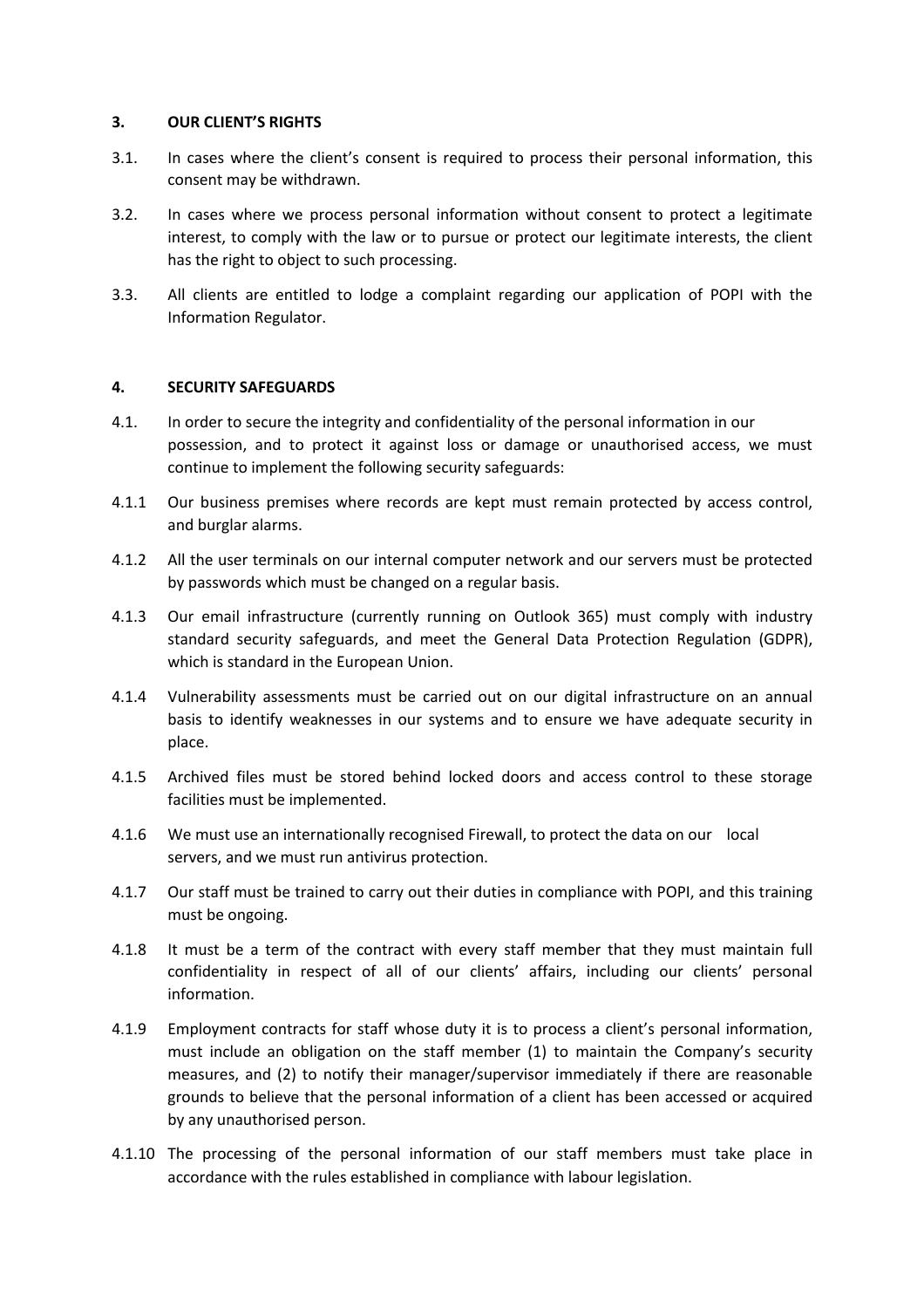- 4.1.11 The digital work profiles and privileges of staff who have left our employ must be properly terminated.
- 4.1.12 The personal information of clients and staff must be destroyed timeously in a manner that de-identifies the person.

## **5. SECURITY BREACHES**

- 5.1. Should it appear that the personal information of a client has been accessed or acquired by an unauthorised person, we must notify the Information Regulator and the relevant client/s, unless we are no longer able to identify the client/s. This notification must take place as soon as reasonably possible.
- 5.2. Such notification must be given to the Information Regulator first as it is possible that they, or another public body, might require the notification to the client/s be delayed.
- 5.3. The notification to the client must be communicated in writing in one of the following ways:
- 5.3.1 by mail to the client's last known physical or postal address;
- 5.3.2 by email to the client's last known email address;
- 5.3.3 by publication on our website or in the news media; or
- 5.3.4 as directed by the Information Regulator.
- 5.4 This notification to the client must give sufficient information to enable the client to protect themselves against the potential consequences of the security breach, and must include:
- 5.4.1 a description of the possible consequences of the breach;
- 5.4.2 details of the measures that we intend to take or have taken to address the breach;
- 5.4.3 the recommendation of what the client could do to mitigate the adverse effects of the breach; and
- 5.4.4 if known, the identity of the person who may have accessed, or acquired the personal information.

## **6. CLIENTS REQUESTING RECORDS**

- 6.1. On production of proof of identity, any person is entitled to request that we confirm, free of charge, whether or not we hold any personal information about that person in our records.
- 6.2. If we hold such personal information, on request, and upon payment of a fee of R500.00 plus VAT, we shall provide the person with the record, or a description of the personal information, including information about the identity of all third-parties or categories of third parties who have or have had access to the information. We shall do this within a reasonable period, in a reasonable manner and in an understandable form.
- 6.3. A client requesting such personal information must be advised of their right to request to have any errors in the personal information corrected, which request shall be made on the prescribed application form.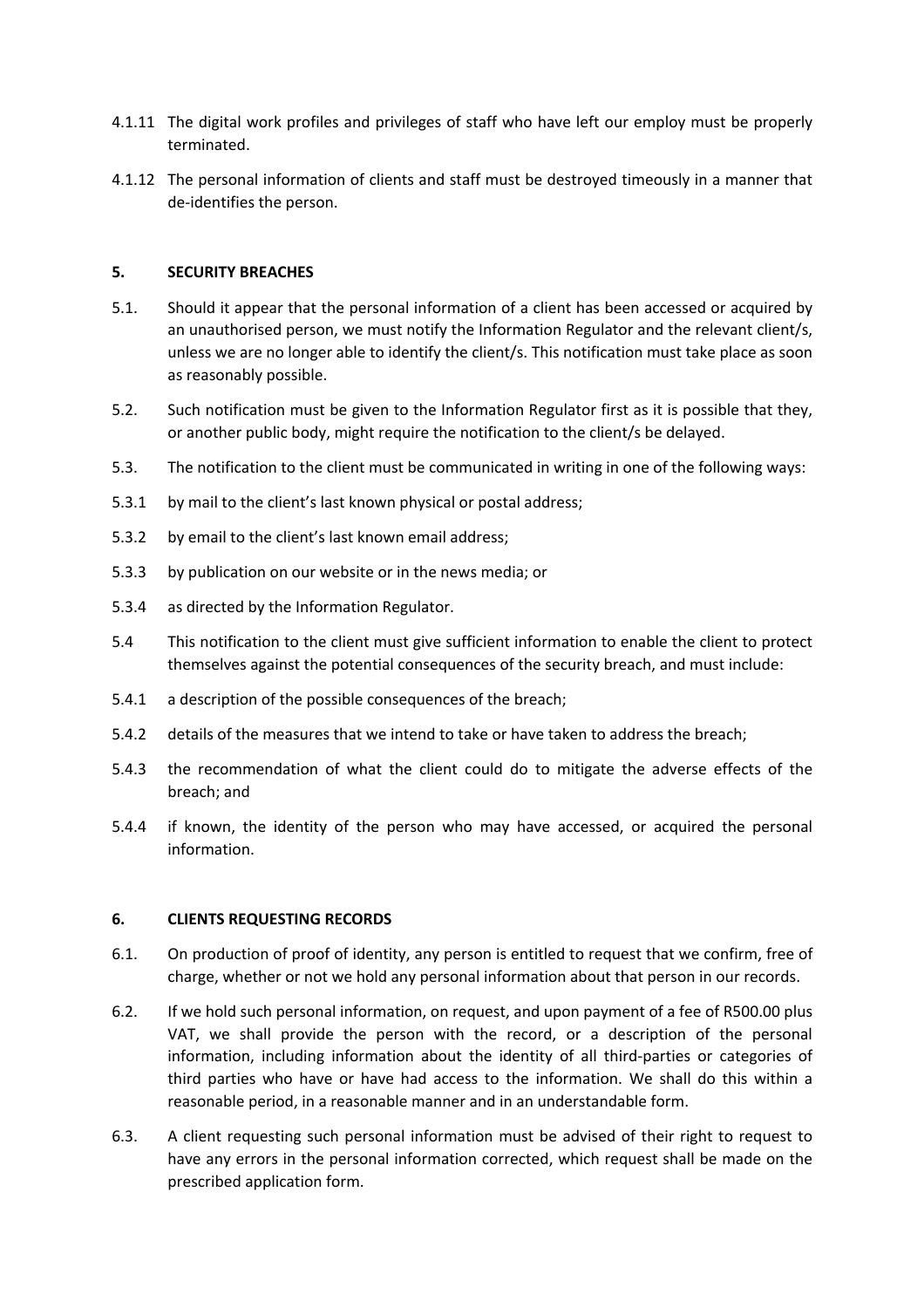- 6.4. In certain circumstances, we will be obliged to refuse to disclose the record containing the personal information to the client. In other circumstances, we will have discretion as to whether or not to do so.
- 6.5. In all cases where the disclosure of a record will entail the disclosure of information that is additional to the personal information of the person requesting the record, the written consent of the Information Officer (or his delegate) will be required, and that person shall make their decision having regard to the provisions of Chapter 4 of Part 3 of the Promotion of Access to Information Act.
- 6.6. If a request for personal information is made and part of the requested information may, or must be refused, every other part must still be disclosed.

# **7. THE CORRECTION OF PERSONAL INFORMATION**

- 7.1. A client is entitled to require us to correct or delete personal information that we have, which is inaccurate, irrelevant, excessive, out of date, incomplete, misleading, or which has been obtained unlawfully.
- 7.2. A client is also entitled to require us to destroy or delete records of personal information about the client that we are no longer authorised to retain.
- 7.3. Any such request must be made on the prescribed form, available upon request.
- 7.4. Upon receipt of such a lawful request, we must comply as soon as reasonably practicable.
- 7.5. In the event that a dispute arises regarding the clients rights to have information corrected, and in the event that the client so requires, we must attach to the information, in a way that it will always be read with the information, an indication that the correction of the information has been requested but has not been made.
- 7.6. We must notify the client who has made a request for their personal information to be corrected or deleted what action we have taken as a result of such a request.

## **8. SPECIAL PERSONAL INFORMATION**

- 8.1. Special rules apply to the collection and use of information relating to a person's religious or philosophical beliefs, their race or ethnic origin, their trade union membership, their political persuasion, their health or sex life, their biometric information, or their criminal behaviour.
- 8.2. We shall not process any of this Special Personal Information without the client's consent, or where this is necessary for the establishment, exercise or defence of a right or an obligation in law.
- 8.3. Having regard to the nature of our work, it is unlikely that we will ever have to process special personal information, but should it be necessary the guidance of the Information Officer, or his delegate, must be sought.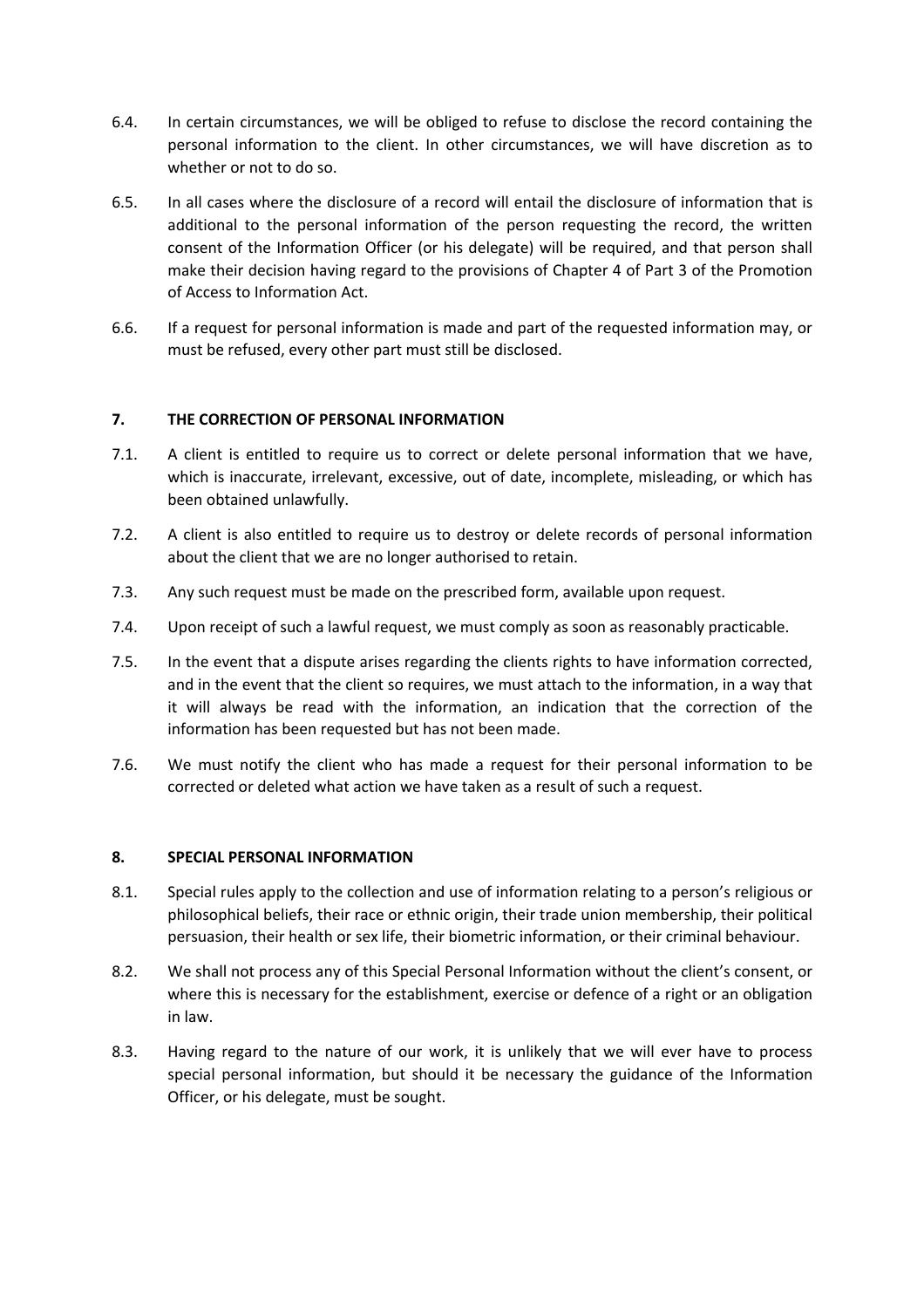### **9. THE PROCESSING OF PERSONAL INFORMATION OF CHILDREN**

9.1. We may only process the personal information of a child if we have the consent of the child's parent or legal guardian.

### **10. INFORMATION OFFICER**

- 10.1. Our Information Officer is designated to be our Chief Executive Officer whose responsibilities include:
- 10.1.1 Ensuring compliance with POPI.
- 10.1.2 Dealing with requests which we receive in terms of POPI.
- 10.1.3 Working with the Information Regulator in relation to investigations.
- 10.2. Our Information Officer must designate in writing as many Deputy Information Officers as are necessary to perform the tasks mentioned in paragraph 1 above.
- 10.3. Our Information Officer and our Deputy Information Officers must register themselves with the Information Regulator prior to taking up their duties.
- 10.4. In carrying out his duties, our Information Officer must ensure that:
- 10.4.1 our compliance manual is developed, implemented, monitored and maintained;
- 10.4.2 a personal information impact assessment is done to ensure that adequate measures and standards exist in order to comply with the conditions for the lawful processing of personal information.
- 10.4.3 that this Compliance Manual is developed, monitored, maintained and made available;
- 10.4.4 that internal measures are developed together with adequate systems to process requests for information or access to information; and
- 10.4.5 that internal awareness sessions are conducted regarding the provisions of POPI, the Regulations, codes of conduct or information obtained from the Information Regulator; and
- 10.4.6 that copies of this manual are provided to persons at their request, upon payment of a fee to be determined by the Information Regulator.

## **11. CIRCUMSTANCES REQUIRING PRIOR AUTHORISATION**

- 11.1. In the following circumstances, we will require prior authorisation from the Information Regulator before processing any personal information:
- 11.1.1 In the event that we intend to utilise any unique identifiers of clients (account numbers, file numbers or other numbers or codes allocated to clients for the purposes of identifying them in our business) for any purpose other than the original intention, or to link the information with information held by others;
- 11.1.2 if we are processing information on criminal behaviour or unlawful or objectionable conduct;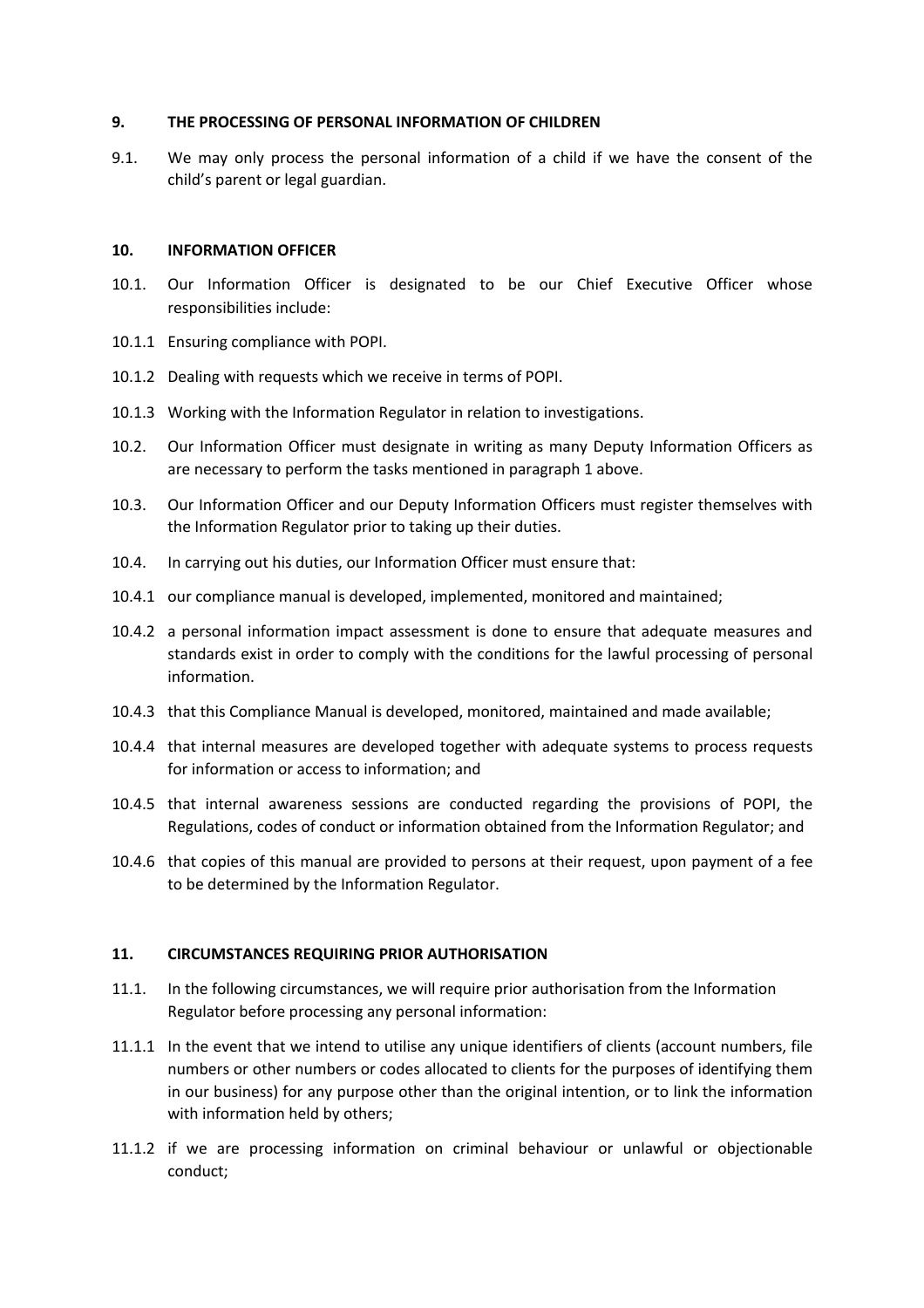- 11.1.3 if we are processing information for the purposes of credit reporting;
- 11.1.4 if we are transferring special personal information or the personal information of children to a third party in a foreign country, that does not provide adequate protection of that personal information.
- 11.2. The Information Regulator must be notified of our intention to process any personal information as set out above prior to any processing taking place and we may not commence with such processing until the Information Regulator has made a decision in our favour. In the event that the Information Regulator does not make a decision within the stipulated time periods, we can assume that the decision is in our favour and commence processing the information.

### **12. DIRECT MARKETING**

- 12.1. We may only carry out direct marketing (using any form of electronic communication) to clients if:
- 12.1.1 they were given an opportunity to object to receiving direct marketing material by electronic communication at the time that their personal information was collected; and
- 12.1.2 they did not object then or at any time after receiving any such direct marketing communications from us.
- 12.2. We may only approach clients using their personal information, if we have obtained their personal information in the context of providing renewable energy solutions, related services to them, and we may then only market renewable energy solution, related services to them.
- 12.3. We may only carry out direct marketing (using any form of electronic communication) to other people if we have received their consent to do so.
- 12.4. We may approach a person to ask for their consent to receive direct marketing material only once, and we may not do so if they have previously refused their consent.
- 12.5. A request for consent to receive direct marketing must be made in the prescribed manner and form. The prescribed form of this request and consent is an annexure to this Compliance Manual.
- 12.6. All direct marketing communications must disclose our identity and contain an address or other contact details to which the client may send a request that the communications cease.

#### **13. TRANSBORDER INFORMATION FLOWS**

- 13.1. We may not transfer a client's personal information to a third party in a foreign country, unless:
- 13.1.1 the client consents to this, or requests it; or
- 13.1.2 such third party is subject to a law, binding corporate rules or a binding agreement which protects the personal information in a manner similar to POPI, and such third party is